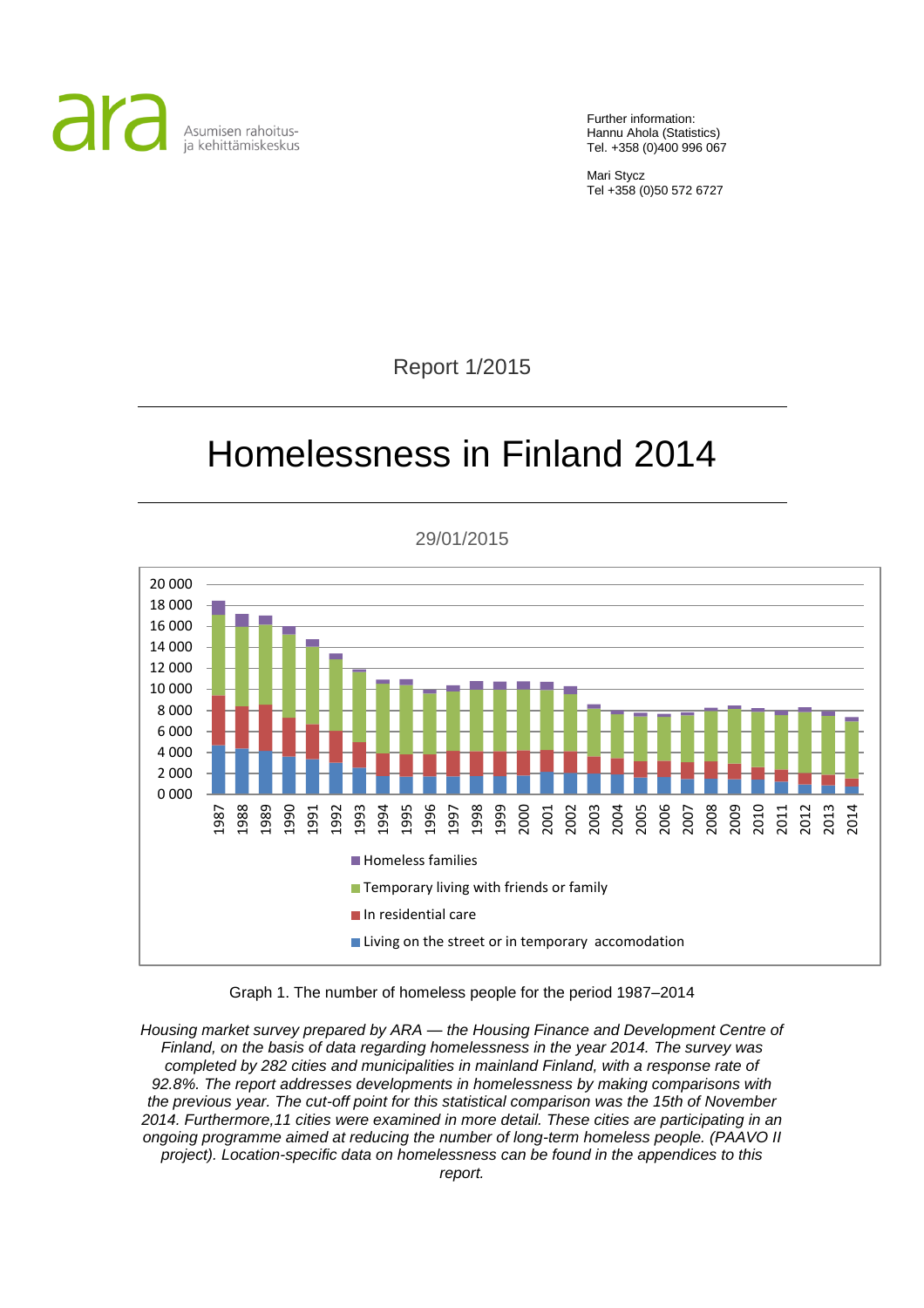## **Contents**

| $1 \quad$ | Homelessness in Finland in 2014                                           | 3  |
|-----------|---------------------------------------------------------------------------|----|
|           | 2 There was a fall in the number of homeless people in Helsinki and Lahti | 3  |
|           | 3 Long-term homelessness in 2014                                          | 3  |
|           | 4 A fall in the number of homeless immigrants                             | .5 |
| 5         | Programmes designed to reduce long-term homelessness                      | 6  |
| 6         | More funds for housing advisory services                                  | 9  |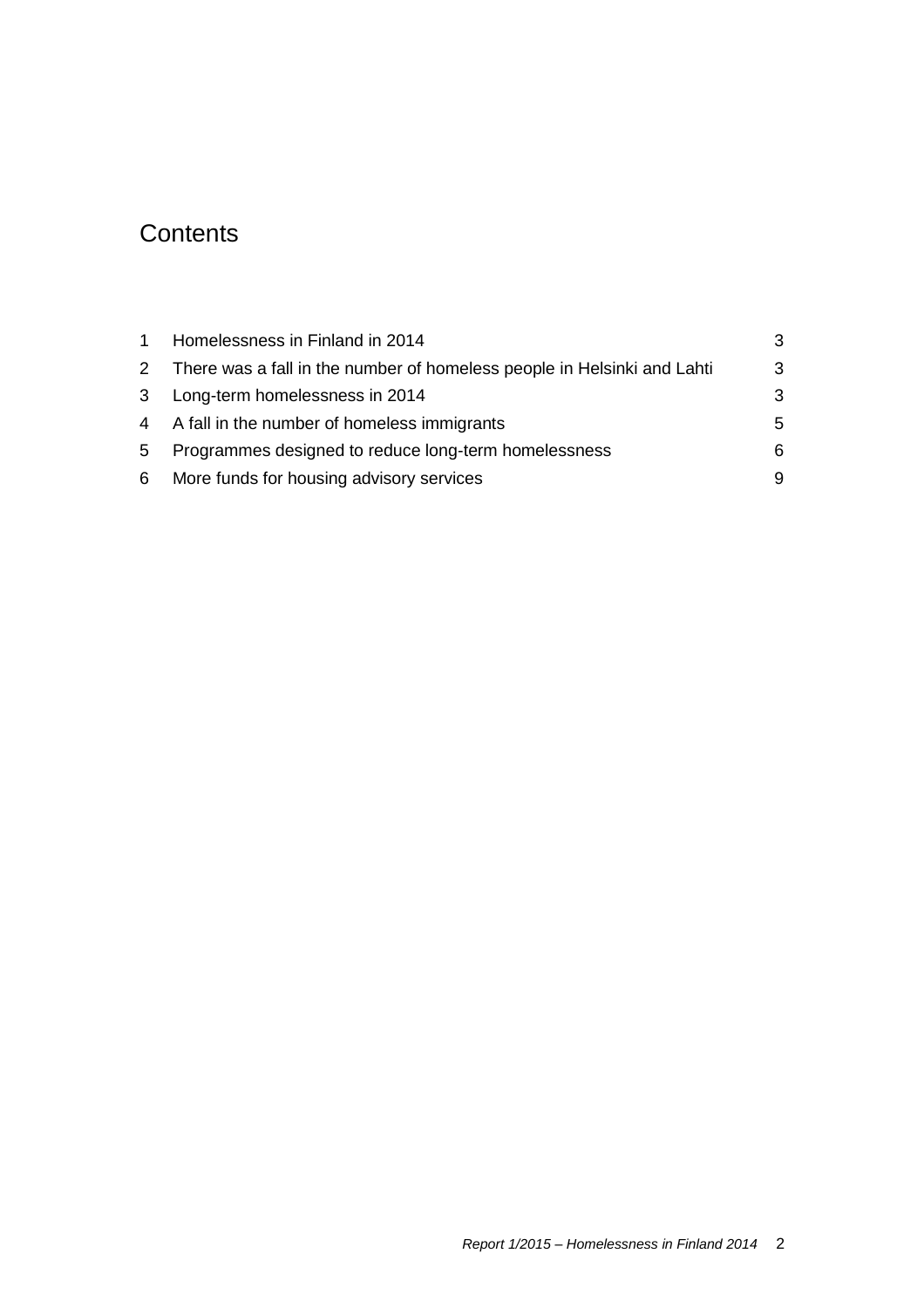## <span id="page-2-0"></span>**1 Homelessness in Finland in 2014**

According to the housing market survey conducted by ARA at the end of 2014, there were a total of 8,316 homeless people living in Finland. Of these people, 7,107 live alone and 427 are members of a family, in which there are a total of 742 adults and 467 children. Overall, there was a fall in the number of homeless people from the previous year (-368). The number of homeless people living alone fell by 354 persons, but there were 10 more homeless families than in the previous year. (cf. Table 1)

Homelessness was a factor in 122 cities and municipalities in mainland Finland in 2014. The corresponding figure for 2013 was 116. In relation to the overall population, the highest level of homelessness was in the Greater Helsinki region. In terms of the number of homeless people per one thousand inhabitants in Helsinki, there were 5.6, in Espoo 2.4 and in Vantaa 2.6. There were also a lot of homeless people in relation to the overall populations of Riihimäki (1.8), Kotka (1.5), and Raisio (1.5).

## <span id="page-2-1"></span>**2 There was a fall in the number of homeless people in Helsinki and Lahti**

The number of homeless people in Helsinki fell by a total of 600 persons in 2014. This was mirrored in Lahti, where there were 45 fewer homeless people than in 2013. Vantaa saw an overall rise in the number of homeless people despite a fall in the amount of long-term homeless. Espoo also experienced a rise in homelessness across the board. There was a slight rise in the number of homeless people in Turku. On the whole, homelessness in Tampere increased, but there was a down-turn in the number of long-term homeless people. The total number of homeless people also increased in Oulu. The number of homeless people in living in Joensuu remained close to that in 2013. There were rises in homelessness in Jyväskylä, Kuopio, and Pori. (cf. Table 2)

## <span id="page-2-2"></span>**3 Long-term homelessness in 2014**<sup>1</sup>

 $\overline{a}$ 

As of November 2014, the total number of long-term homeless people in Finland was 2,443 persons. This constitutes a 4% fall from the previous year (approx. -100 persons). In Helsinki, the number of long-term homeless people fell by 195 persons; in other words a fall of almost 25% in comparison with 2013. This fall was mirrored in Vantaa (-16 persons). In contrast, the number of long-term homeless people in Espoo rose by 80 persons. Overall, there was a total of approx. 1,650 long-term homeless people living in the Greater Helsinki region as of November 2014. This represents 67% of the total for the whole of Finland.

In total, long-term homelessness decreased in the PAAVO cities and municipalities (-114 persons). In addition to Helsinki and Vantaa, Tampere and Lahti also experienced a fall in the number of long-term homeless people.

<sup>&</sup>lt;sup>1</sup> A person is defined as being long-term homeless if they have continued to remain without a fixed abode or have been placed under threat of an extended period without a fixed abode as a result of social or health-related factors for more than one year OR they have repeatedly experienced homelessness over the course of a three-year period.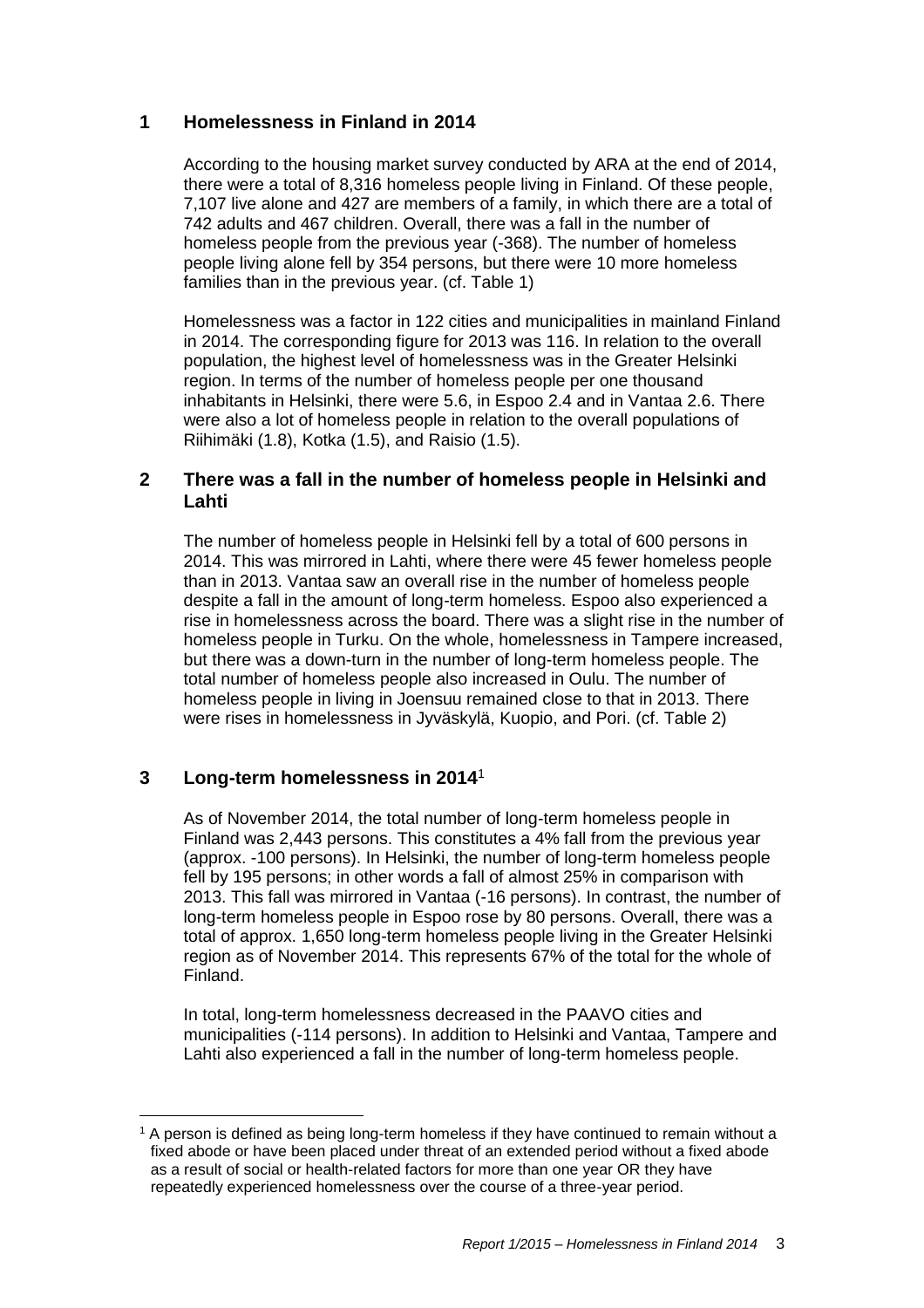Table 1. The number of homeless people by group 2014.

|                                       | 2014            |                                       | Annual change (No. Of persons) | Annual change (%)                     |                 |                                          |
|---------------------------------------|-----------------|---------------------------------------|--------------------------------|---------------------------------------|-----------------|------------------------------------------|
| <b>Finland</b>                        | Living<br>alone | Long-term<br>homeless<br>living alone | Living alone                   | Long-term<br>homeless<br>living alone | Living<br>alone | Long-term<br>homeless<br>living<br>alone |
| On the street, in doorways,           |                 |                                       |                                |                                       |                 |                                          |
| emergency shelter etc.                | 362             | 176                                   | 30                             | 30                                    | 9,0%            | 20,5%                                    |
| In private or residential             |                 |                                       |                                |                                       |                 |                                          |
| housing                               | 402             | 175                                   | $-145$                         | $-53$                                 | $-26,5%$        | $-23,2%$                                 |
|                                       |                 |                                       |                                |                                       |                 |                                          |
| Living in an institution/home         | 774             | 473                                   | $-45$                          | $-58$                                 | $-5,5%$         | $-10,9%$                                 |
|                                       |                 |                                       |                                |                                       |                 |                                          |
| Released prisoner                     |                 |                                       |                                |                                       |                 |                                          |
| (homeless)                            | 155             | 69                                    | $-23$                          | 1                                     | $-13,0%$        | 1,5%                                     |
| Temporarily living with friends       |                 |                                       |                                |                                       |                 |                                          |
| or family                             | 5414            | 1 550                                 | $-212$                         | $-22$                                 | $-3,8%$         | $-1,4%$                                  |
| <b>IN FINLAND, total</b>              | 7 107           | 2 4 4 3                               | $-394$                         | $-102$                                | $-5,3%$         | $-4.0%$                                  |
| Homeless woman                        | 1 647           | 458                                   | $-157$                         | $-76$                                 | $-8,7%$         | $-14,2%$                                 |
| Under-25s (male and female)           | 1626            | 409                                   | $-234$                         | $-111$                                | $-12,7%$        | $-21,3%$                                 |
| Immigrants                            | 1 4 8 2         | 504                                   | $-504$                         | $-144$                                | $-25,4%$        | $-22,2%$                                 |
| <b>Homeless families</b>              | 427             |                                       | 10                             |                                       | 2,4 %           |                                          |
| Families with children                | 467             |                                       | $-8$                           |                                       | $-1,7%$         |                                          |
| Immigrant families                    | 226             |                                       | $-28$                          |                                       | $-11,0%$        |                                          |
| Immigrant families with               |                 |                                       |                                |                                       |                 |                                          |
| children                              | 323             |                                       | $-23$                          |                                       | $-6,6%$         |                                          |
| Housed by the city or<br>municipality |                 |                                       |                                |                                       |                 |                                          |
| Living alone                          | 2748            | 867                                   | $-318$                         | $-203$                                | $-10,4%$        | $-19,0%$                                 |
| Families                              | 379             |                                       | $-50$                          |                                       | $-11,7%$        |                                          |
| Families with children                | 472             |                                       | $-98$                          |                                       | $-17,2%$        |                                          |

Conversely, the rise in the number of long-term homeless in Espoo was mirrored in Turku, Jyväskylä, Kuopio, and in Pori. The situation remained approximately the same as last year in both Joensuu and Oulu. (cf. Table 2)

There was a fall (-140 persons) in the number of young homeless people (Under 25s) in Helsinki. In the PAAVO cities and municipalities, the number of young long-term homeless people fell by a total of 30% (i.e. -349 persons) from 2013. There were 413 female long-term homeless people, which constitutes a 28% fall from 2013. In terms of the number of immigrants who are also longterm homeless people, there was a total of 495 persons in the Greater Helsinki region in 2014. This constitutes a 24% fall from the previous year.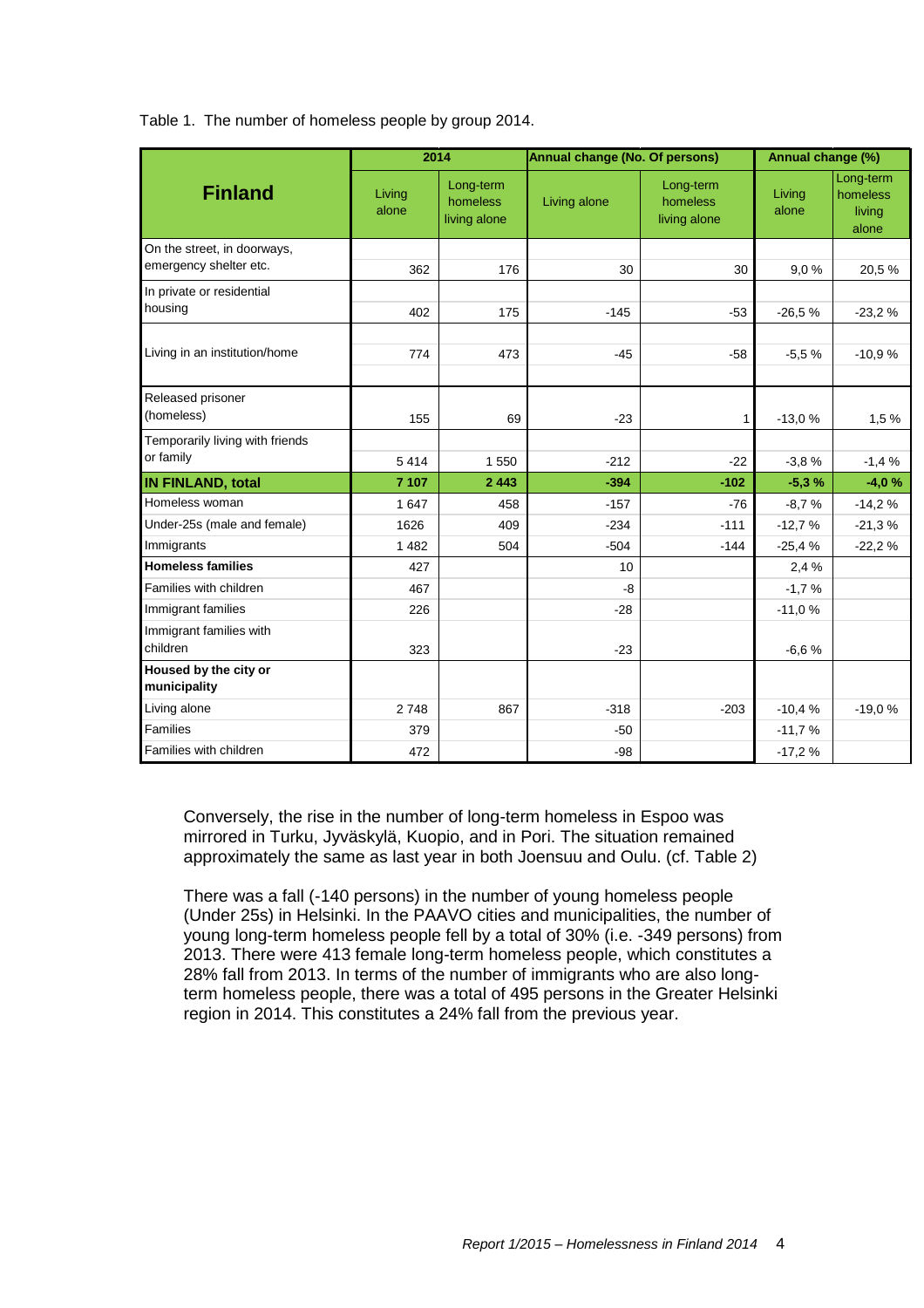| <b>City or</b><br>municipality | November 2014)                                  | <b>Number of homeless people (15</b>  |                             | Change in the period 2013-2014 (no.<br>of persons) |                                                 |                                       |                             |                             |
|--------------------------------|-------------------------------------------------|---------------------------------------|-----------------------------|----------------------------------------------------|-------------------------------------------------|---------------------------------------|-----------------------------|-----------------------------|
|                                | <b>Total</b><br>number of<br>homeless<br>people | Living alone<br>Long-term<br>homeless | under 25<br>vears of<br>age | <b>Homeless</b><br>families                        | <b>Total</b><br>number of<br>homeless<br>people | Living alone<br>Long-term<br>homeless | under 25<br>years of<br>age | <b>Homeless</b><br>families |
| Helsinki                       | 3,500                                           | 1,220                                 | 700                         | 280                                                | $-600$                                          | $-195$                                | $-400$                      | $-20$                       |
| Espoo                          | 633                                             | 303                                   | 159                         | 43                                                 | 70                                              | 80                                    | $\boldsymbol{9}$            | 2                           |
| Vantaa                         | 544                                             | 134                                   | 135                         | 24                                                 | 22                                              | $-16$                                 | 20                          | -9                          |
| Turku                          | 234                                             | 160                                   | 12                          | $\mathbf 0$                                        | 13                                              | 11                                    | $-11$                       | 0                           |
| Tampere                        | 245                                             | 46                                    | 66                          | 4                                                  | 70                                              | $-26$                                 | 44                          | $-3$                        |
| Jyväskylä                      | 163                                             | 51                                    | 50                          | $\overline{7}$                                     | 22                                              | 18                                    | 10                          | $\sqrt{2}$                  |
| Lahti                          | 72                                              | 32                                    | 23                          | 0                                                  | $-45$                                           | $-25$                                 | $-11$                       | $\mathbf 0$                 |
| Kuopio                         | 126                                             | 36                                    | 26                          | $\Omega$                                           | 24                                              | 23                                    | 11                          | $-1$                        |
| Joensuu                        | 86                                              | 23                                    | 22                          | 4                                                  | $-2$                                            | $\overline{2}$                        | $\overline{2}$              | $\overline{c}$              |
| Pori                           | 91                                              | 47                                    | 11                          | 2                                                  | 6                                               | 15                                    | $-2$                        |                             |
| Oulu                           | 83                                              | 26                                    | 26                          | $\overline{c}$                                     | 40                                              | $-1$                                  | 20                          | $\boldsymbol{2}$            |
| <b>Total</b>                   | 5,777                                           | 2,078                                 | 1,230                       | 366                                                | $-380$                                          | $-114$                                | $-308$                      | $-24$                       |
| Finland<br>(total)             | 7,107                                           | 2,443                                 | 1,626                       | 427                                                | $-394$                                          | $-102$                                | $-234$                      | 10                          |

#### Table 2. Cities with the highest rates of homelessness 2014

Table 2 includes all of the cities and municipalities participating in the PAAVO I and II programmes (Programmes aimed at reducing long-term homelessness): the so-called **PAAVO cities.** PAAVO cities accounted for 81% of the total homelessness in Finland in 2014. In addition to the PAAVO cities, Kouvola (100 persons), Kotka (83 persons), and Kirkkonummi (55 persons) also had relatively high levels of homelessness (cf. Appendix 1.).

## <span id="page-4-0"></span>**4 A fall in the number of homeless immigrants**

In stark contrast to the consistent rise since 2010, 2014 saw a 25% fall in the number of homeless immigrants. There was also a fall in the number of homeless immigrant families; to around 53% of the total number of homeless families.

In terms of young people, around 23% of all homeless people were under 25 years old in 2014. The proportion of homeless women and girls was almost the same. In comparison to 2013, the proportion of Under 25s fell by almost 14% and females by approx. 9%. The number of young and female homeless people has remained almost identical for ten years (Graph 2).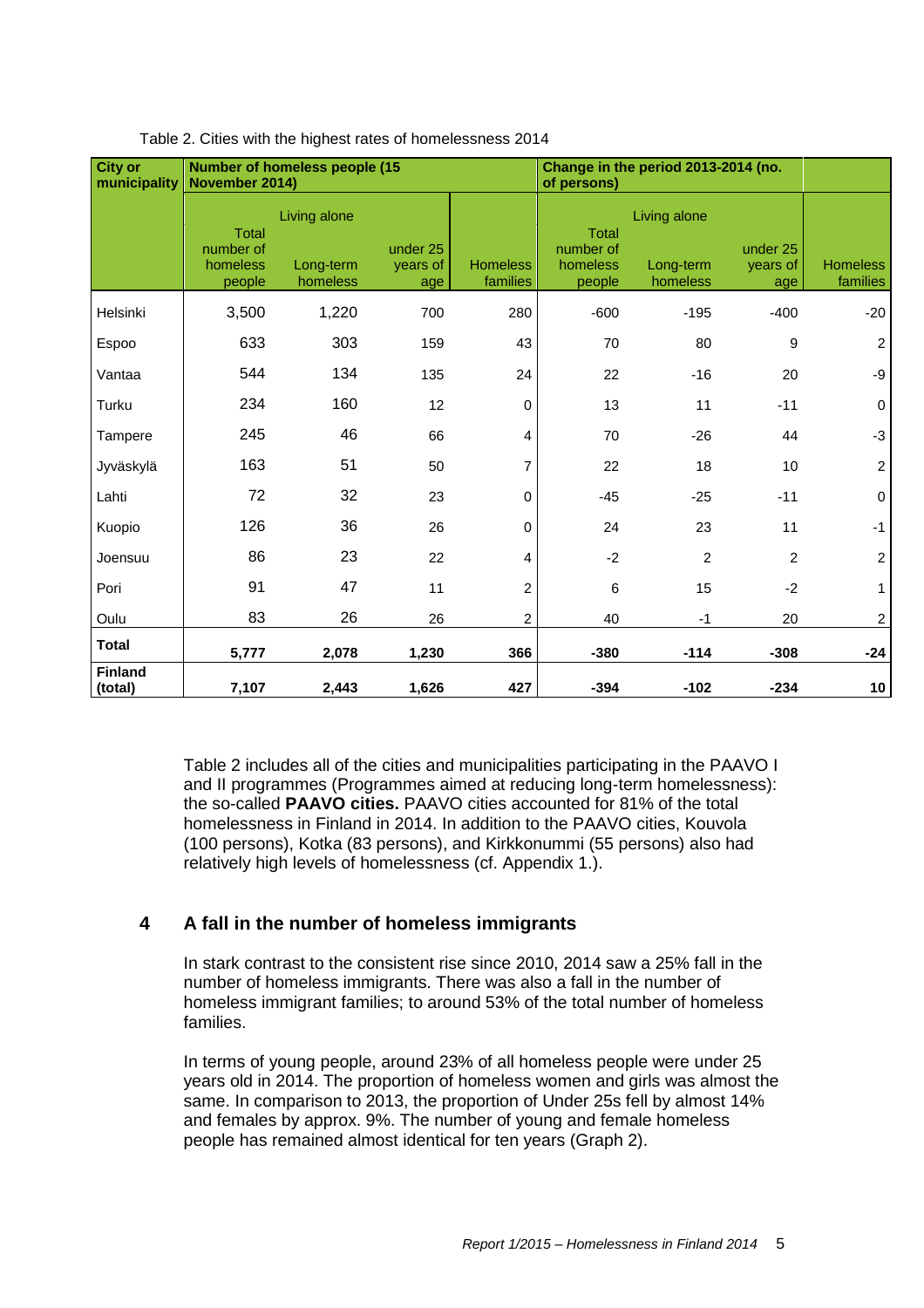The largest group of homeless people consist of those **temporarily living with friends or family**. In 2014, 76% of homeless people living alone and 63% of long-term homeless people belonged in this group (cf. Table 2).



Graph 2. Homelessness by group 2001–2014.

## <span id="page-5-0"></span>**5 Programmes designed to reduce long-term homelessness**

The aim of the PAAVO 1 programme, which ran from 2008 to 2011, was to half the number of long-term homeless people in terms of the amount in housing. The programme sought to develop 1,250 new assisted living residences for the long-term homeless. The cities of Helsinki, Espoo, Vantaa, Tampere, Turku, Lahti, Jyväskylä, Kuopio, Joensuu, and Oulu took part in the programme.

The aim of the follow-up PAAVO II programme (2012-2015) is to eliminate long-term homelessness in its entirety. The same cities are involved in the programme as in the previous iteration. The city of Pori joined the programme in 2013. The investment and support services required to implement the programme have been provided in cooperation between the Ministry for Social Affairs and Health, RAY - the Finnish Slot Machine Association, and ARA.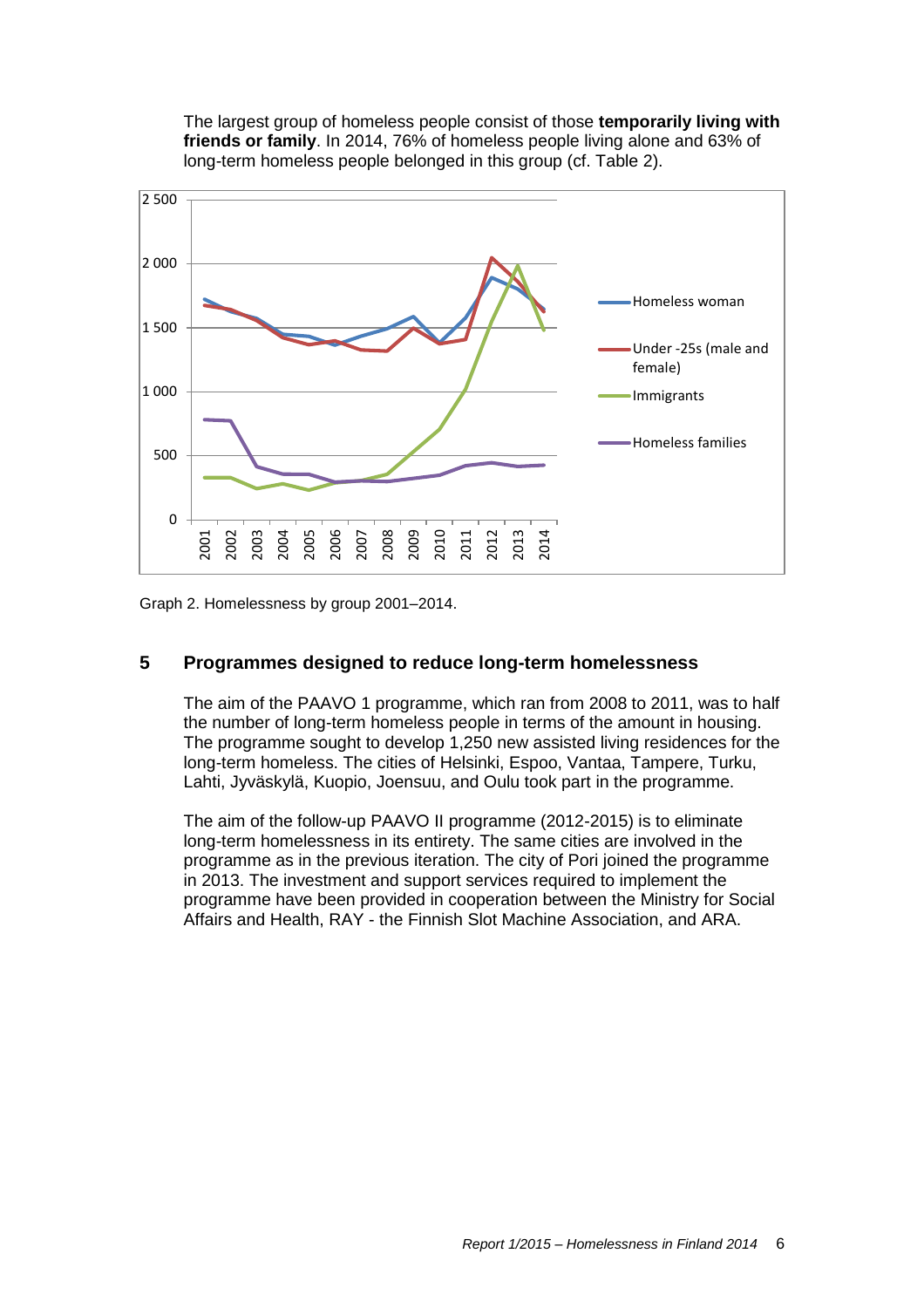| <b>City</b>           | <b>New services</b> | <b>Base-level</b><br>improvement/<br>project | <b>Total</b> |
|-----------------------|---------------------|----------------------------------------------|--------------|
| Espoo                 | 166                 | 125                                          | 291          |
| Helsinki              | 307                 | 433                                          | 740          |
| Joensuu               | 48                  |                                              | 48           |
| Jyväskylä             |                     | 38                                           | 38           |
| Kuopio                | 105                 | 10                                           | 115          |
| Lahti                 | 98                  |                                              | 98           |
| Oulu                  | 24                  |                                              | 24           |
| Tampere               | 169                 | 49                                           | 218          |
| Turku                 | 60                  |                                              | 60           |
| Vantaa                | 76                  |                                              | 76           |
| Pori                  | 16                  |                                              | 16           |
| <b>Combined total</b> | 1069                | 655                                          | 1724         |

Table 3. Accommodation funded by ARA in cities having signed the letter of intent 2008–2014\*

\*Including projects receiving external funding. Some sites are still under construction. In addition to funding from ARA, some sites have been funded by RAY (Finland's Slot Machine Association). The latter are housing for the long-term homeless in Helsinki (19) and Espoo (18).

Table 3 shows the proportion of ARA funded housing projects in cities having signed the letter of intent pertaining to the total elimination of long-term homelessness for the years 2008–2014. To-date, these cities have received approx<sup>2</sup> EUR 67.6 million in funding from ARA. This funding is intended for the development of 1,724 places of residence, through construction, renovation, or procurement. The pre-defined targets for the number of residences was already exceeded during PAAVO I, but neither the halving or total elimination of long-term homelessness has come to fruition. The level of interest in building housing intended to reduce long-term homelessness has fallen in recent years.

The level of long-term homelessness was determined on the basis of ARA's housing market survey from the year 2008. Graphs 3 and 4 demonstrate developments in long-term homelessness across the whole of Finland and in PAAVO cities, respectively. The number of long-term homeless people has fallen across the whole of Finland during this period by more than 1,000 persons (-32%). For their part, the fall in PAAVO cities was 30%. In Helsinki the fall was 23%, Vantaa 4%, and Espoo 21%. The following cities have succeeded in halving long-term homelessness: Tampere (-79%), Joensuu (- 73%), and Lahti (-70%). The only city in which long-term homelessness has risen during the PAAVO programmes is Kuopio (+9%).

 $\overline{a}$ 

<sup>&</sup>lt;sup>2</sup> The figure includes the funding to be allocated to housing once the final funding decision has been made for the project. Financial assistance relating to other spaces in residential buildings has not been included. An estimate of the amount of funding sought has been used for the projects in the preparation phase.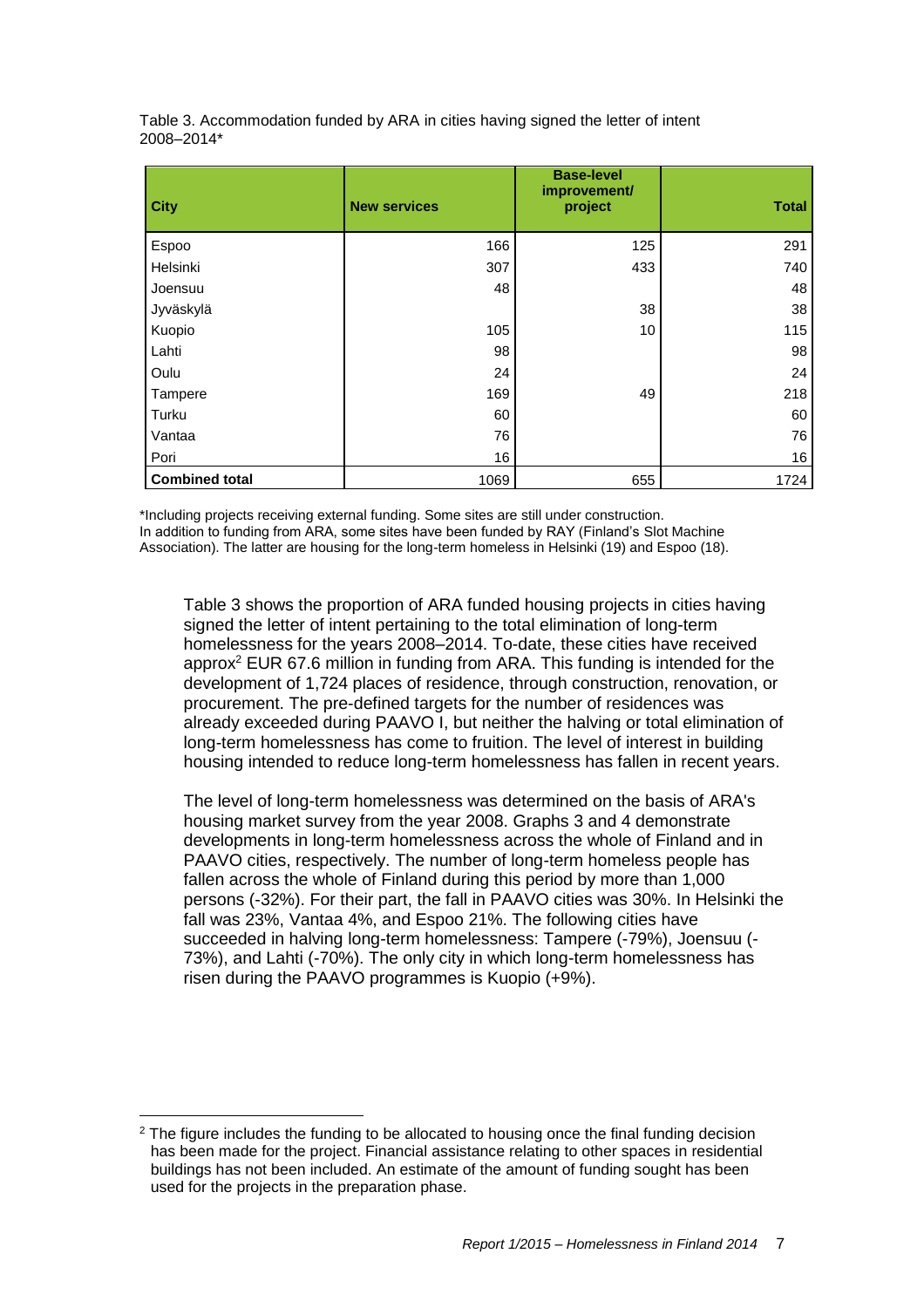

Graph 3. Long-term homelessness in Finland as a whole in comparison with PAAVO cities and Helsinki during 2008–2011.



Graph 4. Long-term homelessness in PAAVO cities during 2008–2014.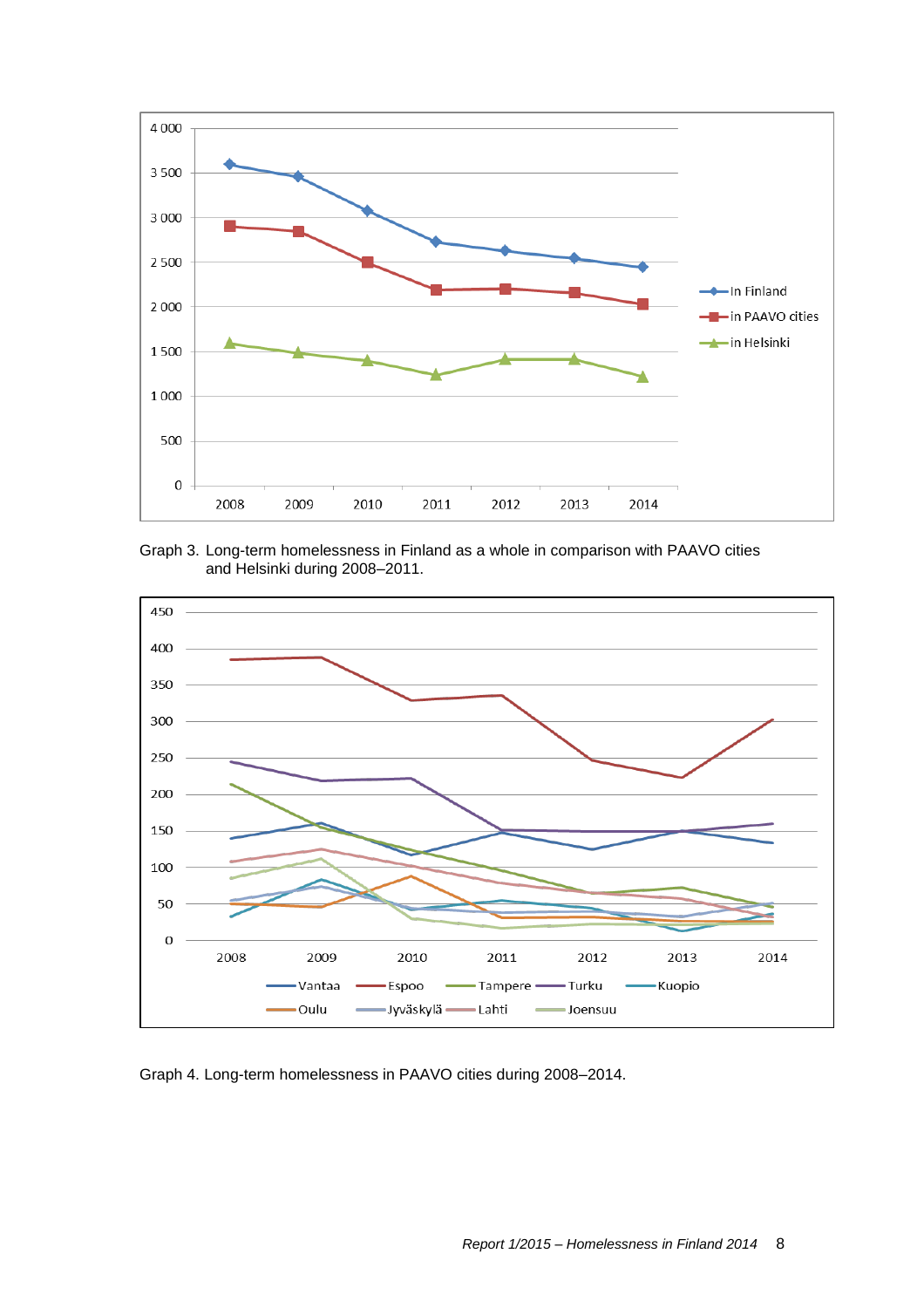## <span id="page-8-0"></span>**6 More funds for housing advisory services**

According to the government's housing policy action plan for 2012–2015, housing advisory services are to be consolidated through a EUR 0.6 million annual state subsidy. This subsidy represents 20% of the total costs. A further EUR 0.9 million in funding was awarded as part of the parliamentary budget for 2015, with funding totalling up to 35%. There is still room for improvement in housing advisory services, which must be consolidated during 2015–2017. The aim is to have permanent services.

The aim of financial support in this area is to proactively prevent and solve problems associated with housing and homelessness. Such measures can help through rent subsidies and eliminating or alleviating problems associated with housing costs.

Cities, NGOs, and other associations that implement or instigate housing advisory services are eligible for this funding. In addition to awarding funding in this area, ARA also coordinates and monitors the operations of the relevant parties. Housing advisory services have been implemented in 30 cities and municipalities around Finland during the period 2012–2014, and funding has been used to hire 50 housing advisers.



Graph 5. Groups receiving housing assistance